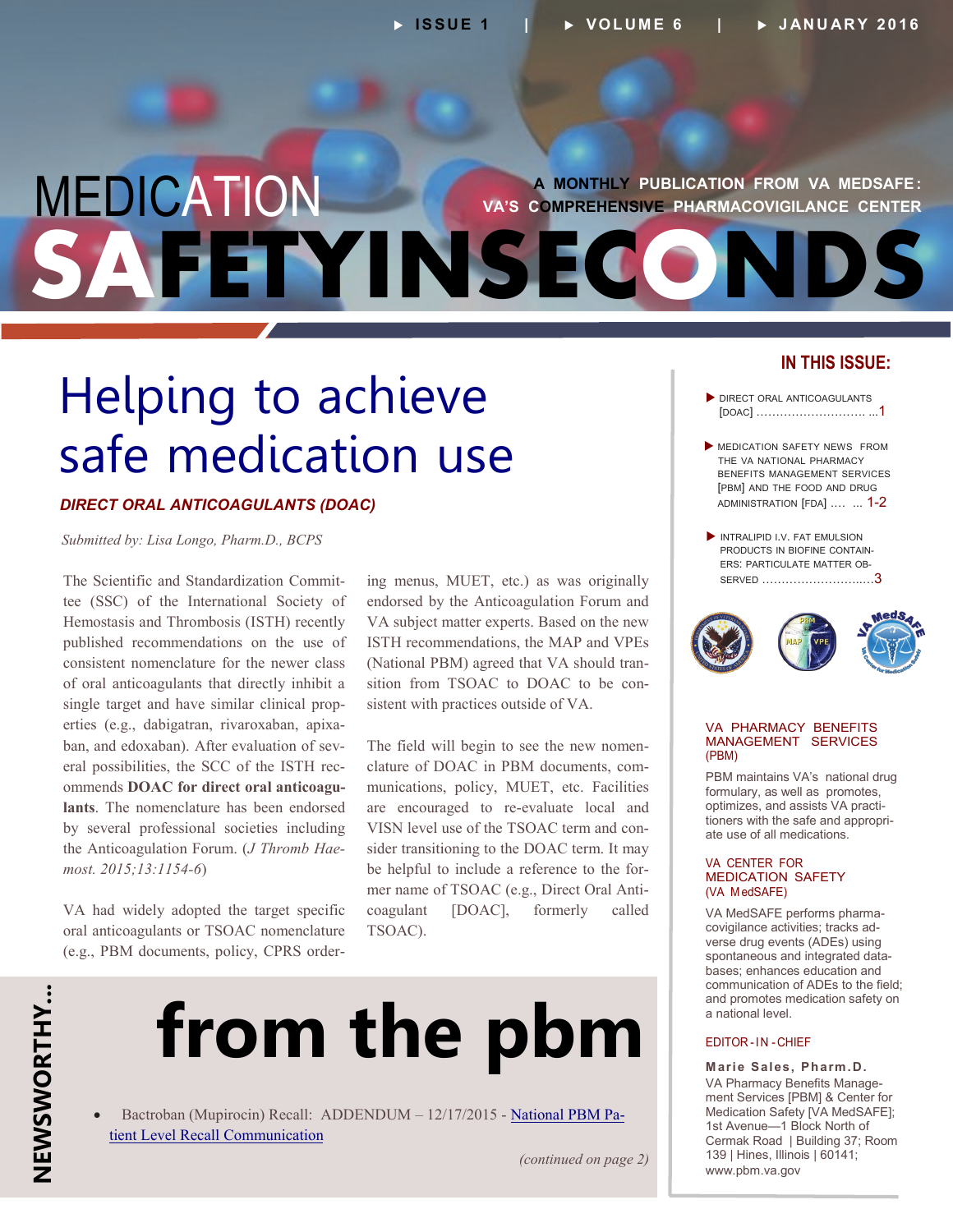# from the fda *(continued from page 1)*

### **ENDOCRINOLOGY**

[FDA eliminates the Risk Evaluation and Mitigation Strategy \(REMS\) for rosiglitazone](http://www.fda.gov/Drugs/DrugSafety/ucm476466.htm)-containing diabetes med [icines](http://www.fda.gov/Drugs/DrugSafety/ucm476466.htm) 

### 12/16/2015

- FDA eliminates the Risk Evaluation and Mitigation Strategy (REMS) for rosiglitazone-containing type 2 diabe tes agents (approved as Avandia, Avandamet, Avandaryl, and generics) as continued monitoring identified no new patient safety information. Data did not demonstrate an increased risk of heart attack with rosiglitazone compared to metformin and sulfonylurea. Manufacturers also satisfied requirements to provide educational training to health care professionals regarding cardiovascular risks of rosiglitazone medications.

### [FDA revises labels of SGLT2 inhibitors for diabetes to include warnings about too much acid in the blood and](http://www.fda.gov/Drugs/DrugSafety/ucm475463.htm)  [serious urinary tract infections](http://www.fda.gov/Drugs/DrugSafety/ucm475463.htm)

### 12/04/2015

ш

the labels of these agents for two safety issues: ketoacidosis as well as urinary tract infections, including urosep-In May 2015, FDA warned that sodium-glucose cotransporter-2 (SGLT2) inhibitors for diabetes may result in high anion gap metabolic acidosis. In addition, PBM addressed this concern in a [National PBM Bulletin](http://www.pbm.va.gov/PBM/vacenterformedicationsafety/nationalpbmbulletin/SGLT2_Inhibitors_and_Potential_Risk_for_Acidosis_NATIONAL_PBM_BULLETIN.pdf) around the same time. Since then, continuous evaluation of this safety issue has resulted in the addition of warnings to sis and pyelonephritis.

- $\bullet$ FDA identified 73 cases of ketoacidosis associated with SGLT2 use reported to the FDA Adverse Event Reporting System (FAERS) from March 2013 until May 2015.
	- All cases were hospitalized or received treatment in the emergency room.
	- The median time from initiation of an SGLT2 inhibitor or an increase in dose to the onset of the reported ketoacidosis was 43 days (range 1 day to 1 year).
	- SGLT2 inhibitor was discontinued in 57 of the 73 cases.
	- Potential risk factors for developing ketoacidosis with an SGLT2 inhibitor identified in these cases in - clude: infection, low carbohydrate diet or an overall reduction of caloric intake, reduction in or discontin uation of dose of exogenous insulin, discontinuation of oral insulin secretagogue, and alcohol use.
- FDA identified 19 cases of urosepsis associated with the use of SGLT2 inhibitors reported to FAERS from March 2013 through October 2014.
	- All cases resulted in hospitalization.
	- No deaths were reported.
	- The median time to onset was 45 days (range 2 to 270 days).
	- Discontinuation of the SLT2 inhibitor was reported in 15 cases.

FDA recommends that health care providers:

For Ketoacidosis

NEWSWORTHY...

**ONS** 

 $\geq$ 

- $\bullet$ Be aware of the possible development of a high anion gap metabolic acidosis accompanied by elevation in urine or serum ketones associated with the use of SGLT2 inhibitors, even if glucose levels are not very high as is typical for DKA.
- Evaluate any presence of acidosis, including ketoacidosis, for appropriate action:
	- discontinue SGLT2 inhibitors if acidosis is confirmed;
	- correct the acidosis and monitor glucose levels;
	- treat and correct factors that may have precipitated or contributed to the metabolic acidosis.
- Educate patients and caregivers of the signs and symptoms of metabolic acidosis, such as tachypnea or hy- $\bullet$ perventilation, anorexia, abdominal pain, nausea, vomiting, lethargy, or mental status changes, and instruct them to seek medical attention immediately if these symptoms occur.

For Urosepsis and Pyelonephritis

- Evaluate patients for signs and symptoms of urinary tract infections;
- Treat promptly if indicated.